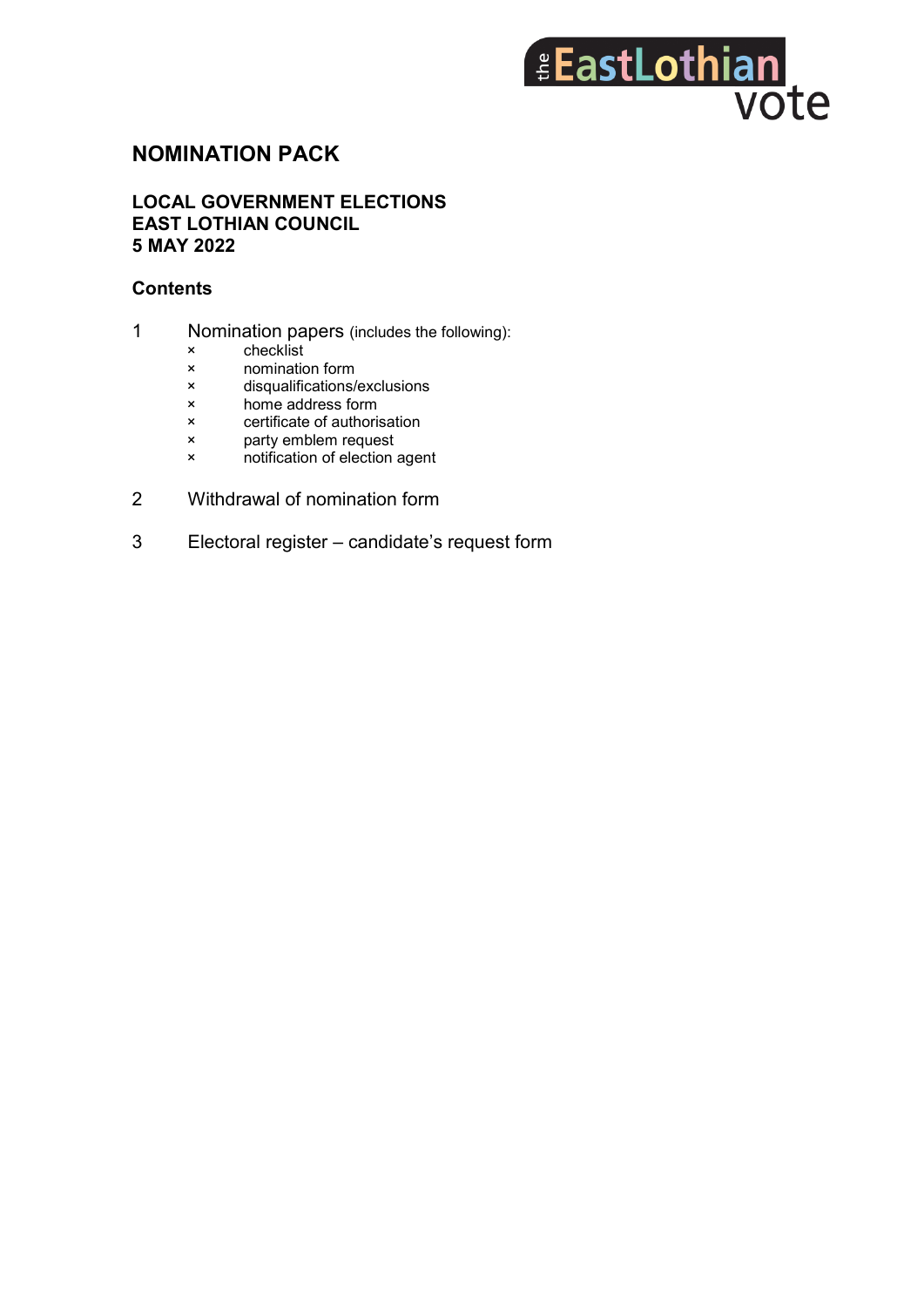# **NOMINATION PAPERS**

# **You must print off the forms in this pack before submitting them**

# **The following forms must be delivered by hand:**

- 1: Nomination form, including consent to nomination
- 2: Home address form (part 1 and part 2)

# **The following papers can be delivered by hand or by post:**

- 3: Certificate of authorisation (party candidates only)
- 4: Request for a party emblem (party candidates only)
- 5: Notification of election agent

The notice of election published by the Returning Officer will specify the times and exact location to which nomination papers must be delivered.

Ensure that where signatures are required, you submit the **original signed version** of each completed paper. Documents without original signatures cannot be accepted.

# **General Data Protection Regulation (GDPR)**

Data protection legislation applies to the processing of all personal data. Please contact the [Information Commissioner's Office](https://ico.org.uk/for-organisations/guide-to-the-general-data-protection-regulation-gdpr/) for further information about how the legislation affects you.The lawful basis to collect the information in these forms is that it is necessary for the performance of a task carried out in the public interest and exercise of official authority as set out in the Representation of the People Act 1983 and associated regulations.

The information will be processed by the Returning Officer. For further information on data protection and data processing, you should refer to the Returning Officer's privacy notice on their website.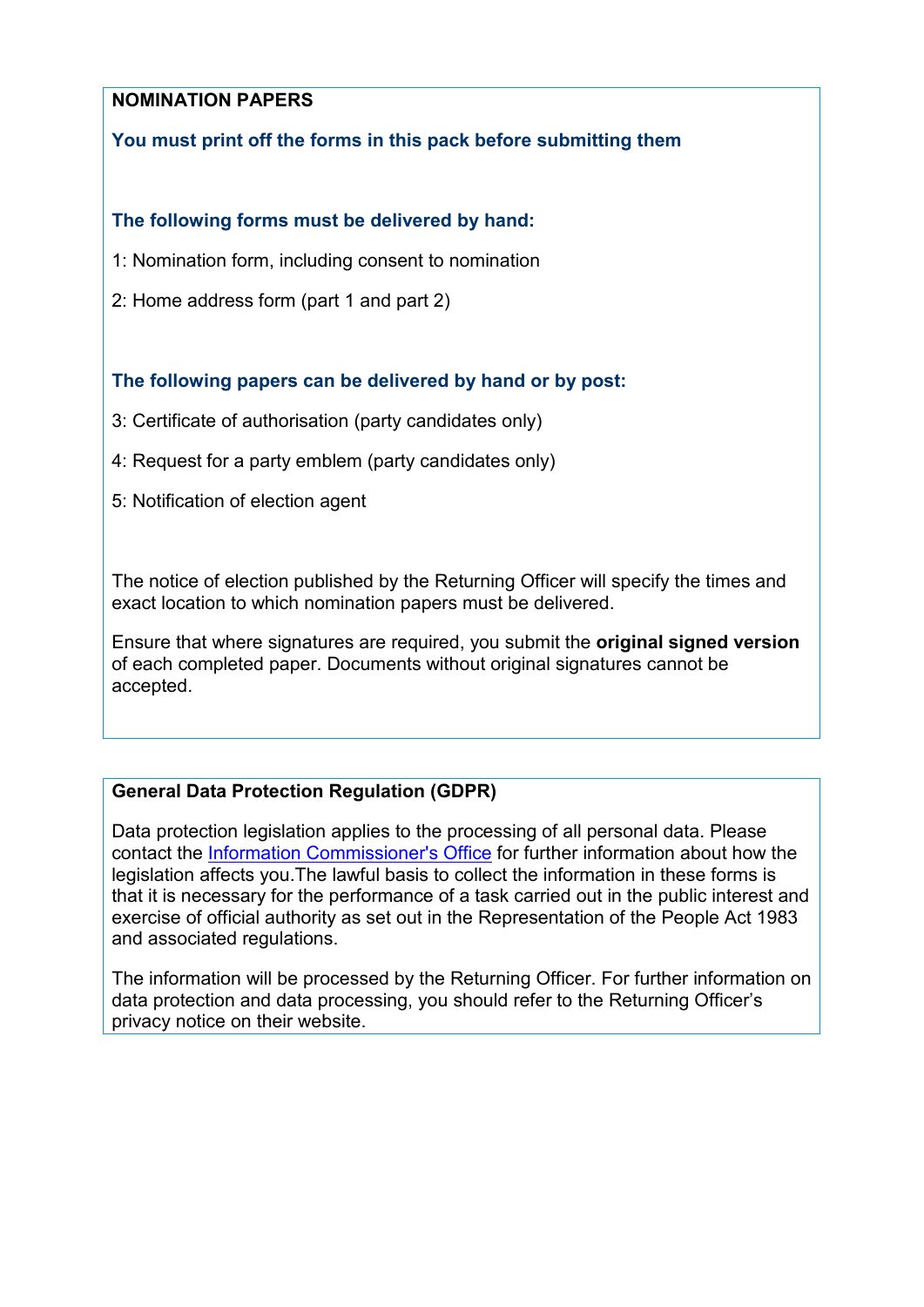This checklist is designed to assist candidates standing in a council election in Scotland in preparing to submit their nomination, and should be read alongside the Electoral Commission's <u>Guidance for</u> [candidates and agents.](http://www.electoralcommission.org.uk/i-am-a/candidate-or-agent/local-council-elections-in-scotland-2017)

| Task                                                                                                                                                                                                                                                                                                                                          | <b>Tick</b> |
|-----------------------------------------------------------------------------------------------------------------------------------------------------------------------------------------------------------------------------------------------------------------------------------------------------------------------------------------------|-------------|
| Nomination form (all candidates)                                                                                                                                                                                                                                                                                                              |             |
| If not pre-printed, add the name of the electoral ward and day and date of the<br>election you are standing in                                                                                                                                                                                                                                |             |
| Add your full name – surname in the first box and all other names in the<br>second                                                                                                                                                                                                                                                            |             |
| Optional - Use the commonly used name(s) boxes if you are commonly known<br>by a name other than your full name and want it to be used instead of your full<br>name                                                                                                                                                                           |             |
| Description – Party candidates can use a party name or description registered<br>with the Electoral Commission and supported by a certificate of authorisation<br>from that party; others can use 'Independent' or leave this blank. Whatever<br>you enter in this box will appear as your description on the ballot paper.                   |             |
| You must be a British citizen, qualifying Commonwealth citizen or a qualifying<br>foreign national and not require leave to remain in the United Kingdom, or<br>have indefinite leave to remain, or (in the case of foreign nationals) have pre-<br>settled status. You must also be 18 years old or older on the date you sign<br>this form. |             |
| You must declare that you meet at least one of the listed qualifications (a, b, c<br>or d) and should cross through any that do not apply. Those left should match<br>the qualification(s) given on your home address form.                                                                                                                   |             |
| You must not sign the form if you are disqualified to stand. Make sure that you<br>read the Electoral Commission guidance on standing for election as well as<br>the legislation listed. If you are not sure if you are able to stand you should<br>contact the Electoral Commission or take your own legal advice.                           |             |
| Sign and date the document in the presence of another person. You must not<br>sign the consent to nomination earlier than one calendar month before the<br>deadline for submitting your nomination papers                                                                                                                                     |             |
| Get the other person to complete and sign the witness section. This must be<br>the same person whose details you provided as your witness on the home<br>address form.                                                                                                                                                                        |             |
| Method of submitting the nomination form (which must include all pages of<br>legislation) to the RO: by hand, in person (but not limited to you or your agent.<br>It cannot be submitted by post, fax, e-mail or other electronic means.                                                                                                      |             |
| Candidate's home address form (all candidates)                                                                                                                                                                                                                                                                                                |             |
| Add your full name                                                                                                                                                                                                                                                                                                                            |             |
| Add your home address in full                                                                                                                                                                                                                                                                                                                 |             |
| Add your qualifying address, or qualifying addresses, to each of the relevant<br>qualifications and tick those which apply.                                                                                                                                                                                                                   |             |
| Add the full name and home address in full of the person who will witness<br>your nomination form. The home address form will not be accepted without<br>this information.                                                                                                                                                                    |             |
| Please also complete part 2 of the form, this part must be submitted as part of                                                                                                                                                                                                                                                               |             |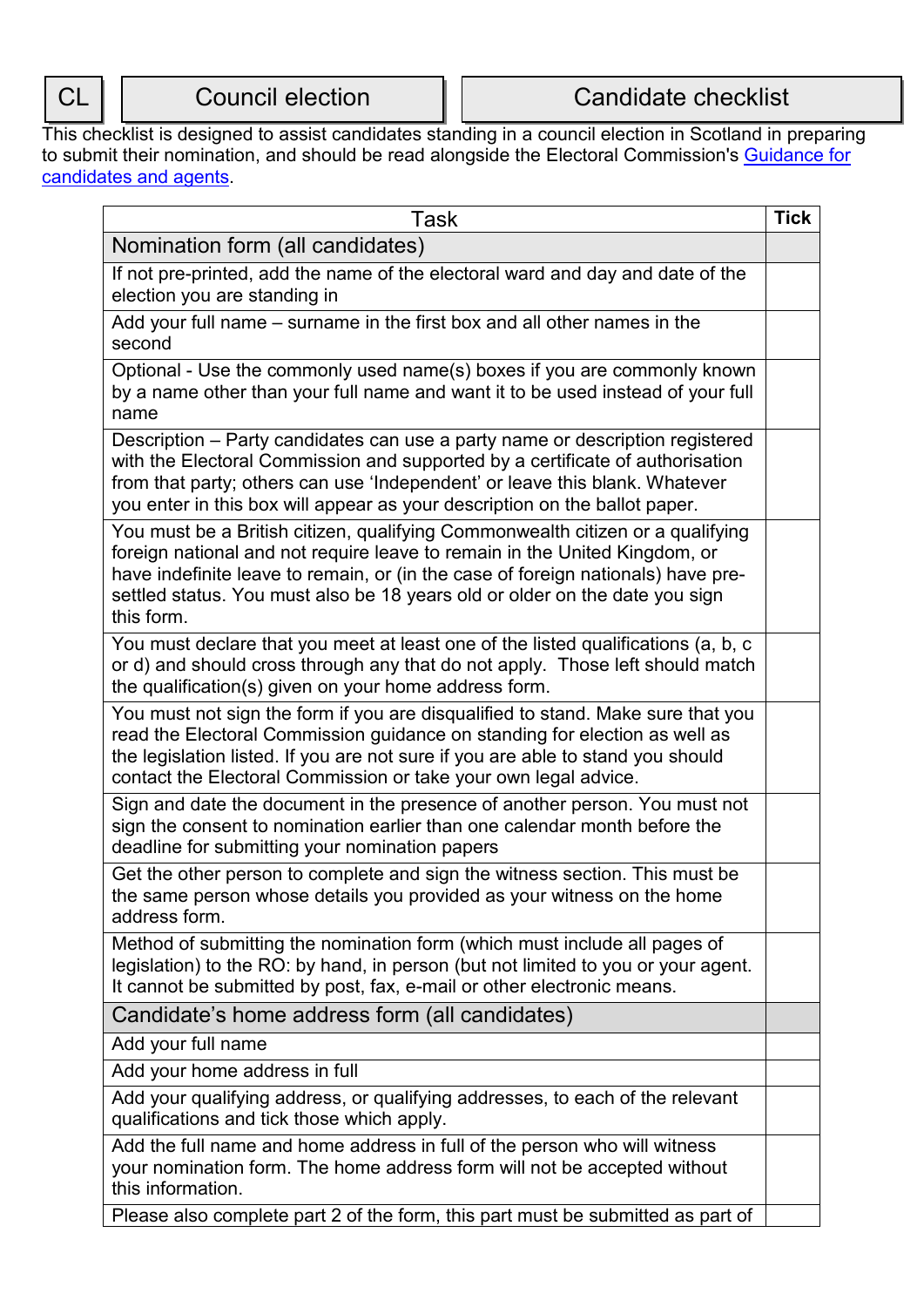| your nomination papers. Part 2 includes a statement to be completed if you<br>wish for your home address to be made public.                                                                                                                                                                                   |  |
|---------------------------------------------------------------------------------------------------------------------------------------------------------------------------------------------------------------------------------------------------------------------------------------------------------------|--|
| Method of submitting the form to the RO: in person (but not limited to you or<br>your agent), by hand, to be accompanied by the nomination form. It cannot be<br>submitted by post, fax, e-mail or other electronic means.                                                                                    |  |
| Certificate of authorisation (party candidates only)                                                                                                                                                                                                                                                          |  |
| Ensure the certificate contains the candidate's full name                                                                                                                                                                                                                                                     |  |
| Check the certificate allows the registered party name or description given on<br>the nomination form to be used (or allows the candidate to choose to use the<br>party name or any registered description)                                                                                                   |  |
| Ensure it is issued by the party Nominating Officer (or someone that they have<br>authorised to issue it on their behalf) and that it is the original copy signed<br>by that person                                                                                                                           |  |
| Method of submitting the certificate of authorisation to the RO: by hand (but<br>not limited to you or your agent) or by post (it cannot be submitted by fax, e-<br>mail or other electronic means) - if sent by post sufficient time must be<br>allowed so it is with the RO before the deadline             |  |
| Request for party emblem (party candidates only)                                                                                                                                                                                                                                                              |  |
| Write the name or description of an emblem registered by the party and<br>published on the Electoral Commission's website                                                                                                                                                                                     |  |
| Ensure the request is made by the candidate                                                                                                                                                                                                                                                                   |  |
| Method of submitting the emblem request to the RO: by hand (but not limited<br>to you or your agent) or by post (it cannot be submitted by fax, e-mail or other<br>electronic means)                                                                                                                          |  |
| Notification of appointment of an election agent                                                                                                                                                                                                                                                              |  |
| Give the name, address and office address of the appointed election agent. If<br>you do not appoint an agent or choose to act as your own agent and do not<br>provide an office address, your home address will be published on the notice<br>of election agents if that address is within the required area. |  |
| Give your name and signature (or the signature of a person authorised to act<br>on your behalf)                                                                                                                                                                                                               |  |
| Ensure the appointed agent signs the form showing their acceptance (you do<br>not need to sign the form again if you are appointing yourself as the election<br>agent)                                                                                                                                        |  |
| Method of submitting the notification of election agent to the RO: by hand or<br>by post (it cannot be submitted by fax, e-mail or other electronic means)                                                                                                                                                    |  |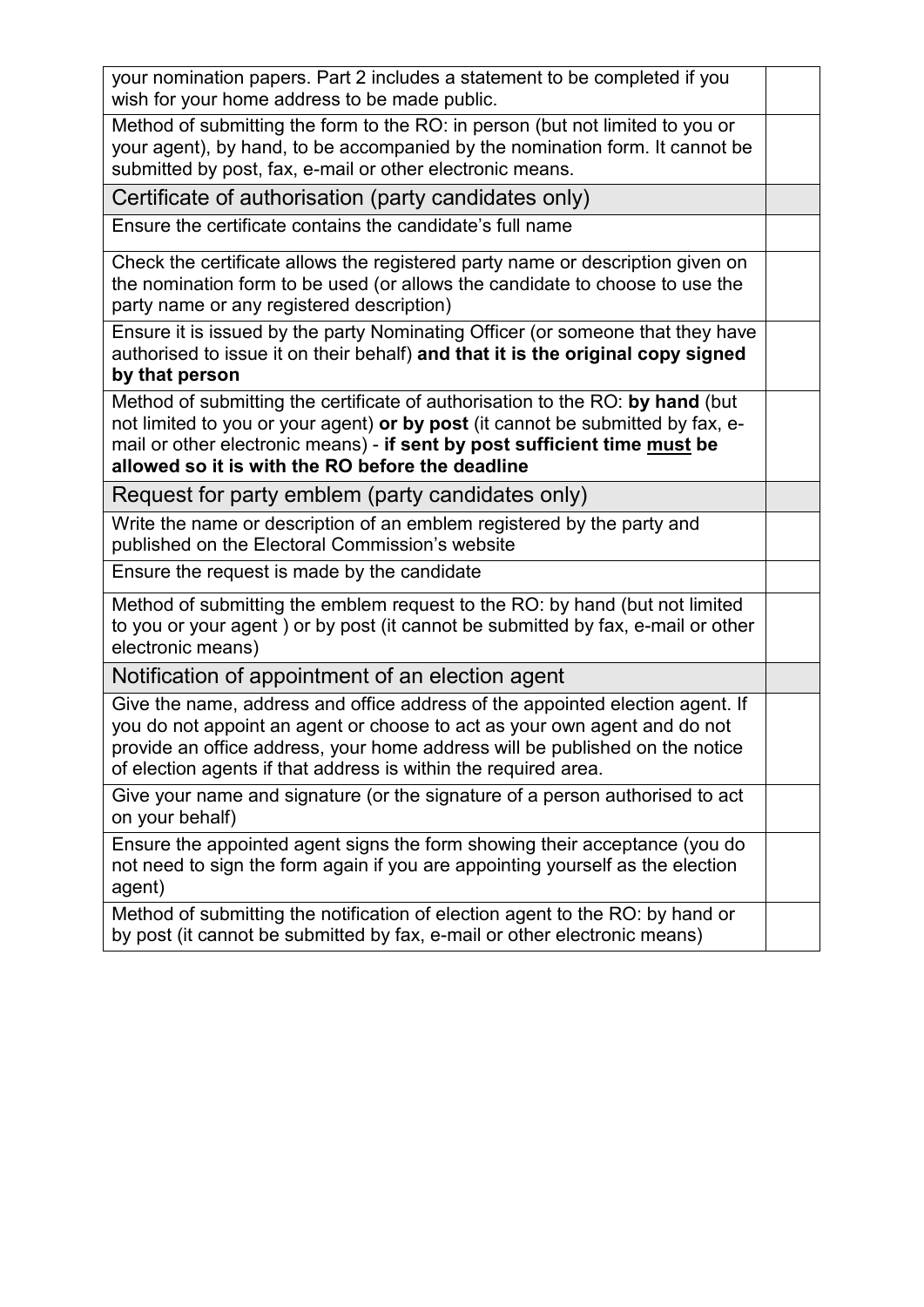|                                                 |                          |                                            |  | Buse<br>Subset | Date received | Il ime received linitials |         | No. |  |
|-------------------------------------------------|--------------------------|--------------------------------------------|--|----------------|---------------|---------------------------|---------|-----|--|
|                                                 |                          | <b>Council election</b><br>Nomination form |  |                |               |                           |         |     |  |
| *ELECTION OF COUNCILLORS / A COUNCILLOR for the |                          |                                            |  |                |               |                           |         |     |  |
| electoral ward:                                 |                          |                                            |  |                |               |                           |         |     |  |
| of                                              |                          |                                            |  |                | East Lothian  |                           | Council |     |  |
|                                                 | Day and date of election | Thursday 5 May 2022                        |  |                |               |                           |         |     |  |

| I, the undersigned, am hereby nominated as a candidate at the said election. |  |  |  |  |
|------------------------------------------------------------------------------|--|--|--|--|
| <b>Candidate's Details</b>                                                   |  |  |  |  |
| Candidate's surname                                                          |  |  |  |  |
| Other names in full                                                          |  |  |  |  |
| Commonly used surname (if any)                                               |  |  |  |  |
| (see Note 3 below)                                                           |  |  |  |  |
| Commonly used forenames (if any)                                             |  |  |  |  |
| (see Note 3 below)                                                           |  |  |  |  |
| Description (if any)                                                         |  |  |  |  |
| (see Note 6 below)                                                           |  |  |  |  |

| I, the nominee for election, consent to being nominated as a candidate for the                                                                                         |                                                                                                                                                                                                                                                                                                                                        |                                                                                                                                       |                |         |  |
|------------------------------------------------------------------------------------------------------------------------------------------------------------------------|----------------------------------------------------------------------------------------------------------------------------------------------------------------------------------------------------------------------------------------------------------------------------------------------------------------------------------------|---------------------------------------------------------------------------------------------------------------------------------------|----------------|---------|--|
|                                                                                                                                                                        | electoral ward:                                                                                                                                                                                                                                                                                                                        |                                                                                                                                       |                |         |  |
| of                                                                                                                                                                     |                                                                                                                                                                                                                                                                                                                                        |                                                                                                                                       | East Lothian I | Council |  |
|                                                                                                                                                                        | I declare that I am qualified to be elected, that I have attained the age of 18 years and am a<br>qualifying Commonwealth citizen, a citizen of the Irish Republic or a qualifying foreign national;<br>that I am not subject to any legal incapacity; and that in terms of Section 29 of the Local<br>Government (Scotland) Act 1973: |                                                                                                                                       |                |         |  |
|                                                                                                                                                                        | *a. I am registered as a local government elector for the local government area named above as in<br>the register of electors                                                                                                                                                                                                          |                                                                                                                                       |                |         |  |
|                                                                                                                                                                        | and my electoral number (see Note 5 below) is:                                                                                                                                                                                                                                                                                         |                                                                                                                                       |                |         |  |
| and<br>*b. I have during the whole of the 12 months preceding the day of nomination occupied as<br>owner or tenant land or premises in the area named above:<br>$/$ or |                                                                                                                                                                                                                                                                                                                                        |                                                                                                                                       |                |         |  |
| and<br>/ or                                                                                                                                                            |                                                                                                                                                                                                                                                                                                                                        | *c. I have during the 12 months preceding the day of my nomination had my principal or<br>only place of work in the area named above; |                |         |  |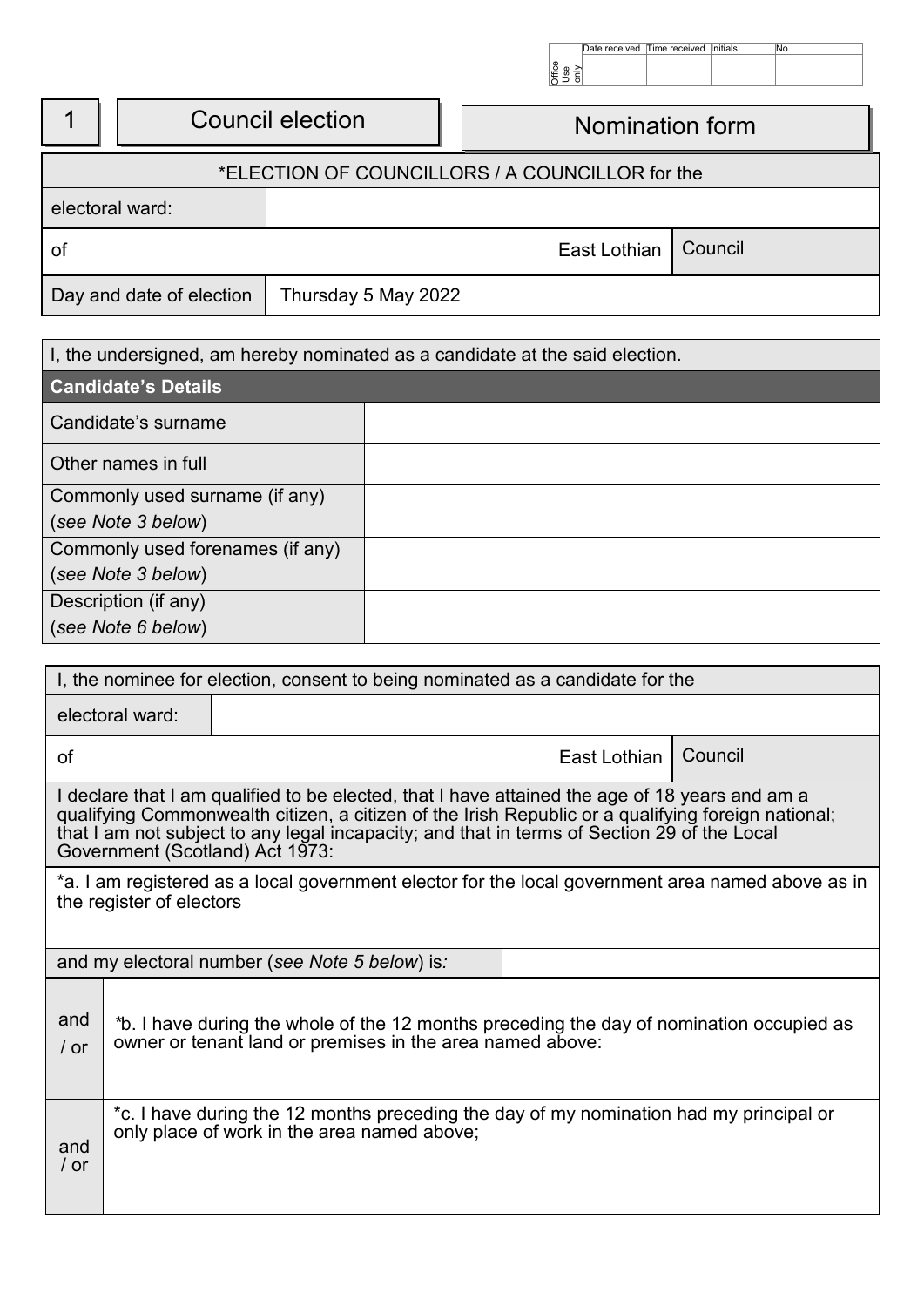| and<br>/ or | named above.                                                                                                                                                                                                                                                                           | *d. I have during the whole of the 12 months preceding my nomination resided in the area                                                                                                   |  |  |  |  |
|-------------|----------------------------------------------------------------------------------------------------------------------------------------------------------------------------------------------------------------------------------------------------------------------------------------|--------------------------------------------------------------------------------------------------------------------------------------------------------------------------------------------|--|--|--|--|
|             | *Delete qualifications that are not applicable                                                                                                                                                                                                                                         |                                                                                                                                                                                            |  |  |  |  |
|             | I declare that                                                                                                                                                                                                                                                                         |                                                                                                                                                                                            |  |  |  |  |
| a.          | (Scotland) Act 1973, a copy of which is printed overleaf;                                                                                                                                                                                                                              | I am not disqualified from being nominated as a candidate for election as a local government<br>councillor by reason of any of the disqualifications in Section 31 of the Local Government |  |  |  |  |
|             | b. I am not disqualified for election by reason of holding a politically restricted post in terms of<br>Section 1(1) of the Local Government and Housing Act 1989, under a local authority within the<br>meaning of Part 1 of that Act; and                                            |                                                                                                                                                                                            |  |  |  |  |
| $C_{1}$     | I am not disqualified from being nominated as a candidate for election as a local government<br>councillor by reason of any sanction imposed by the Standards Commission for Scotland in<br>terms of Section 19(1)(d) of the Ethical Standards in Public Life etc. (Scotland) Act 2000 |                                                                                                                                                                                            |  |  |  |  |
|             | Candidate's signature                                                                                                                                                                                                                                                                  |                                                                                                                                                                                            |  |  |  |  |
| Date        |                                                                                                                                                                                                                                                                                        |                                                                                                                                                                                            |  |  |  |  |
|             |                                                                                                                                                                                                                                                                                        | Witness: I confirm the above-mentioned candidate signed the declaration in my presence.                                                                                                    |  |  |  |  |
|             | Signature of witness:                                                                                                                                                                                                                                                                  |                                                                                                                                                                                            |  |  |  |  |
|             | Witness (name in full):                                                                                                                                                                                                                                                                |                                                                                                                                                                                            |  |  |  |  |
|             |                                                                                                                                                                                                                                                                                        |                                                                                                                                                                                            |  |  |  |  |
| Date        |                                                                                                                                                                                                                                                                                        |                                                                                                                                                                                            |  |  |  |  |

This form must be delivered to the Returning Officer by no later than 4pm on the last day for delivery of nomination papers.

A candidate who is qualified by more than one qualification should complete all of those that apply.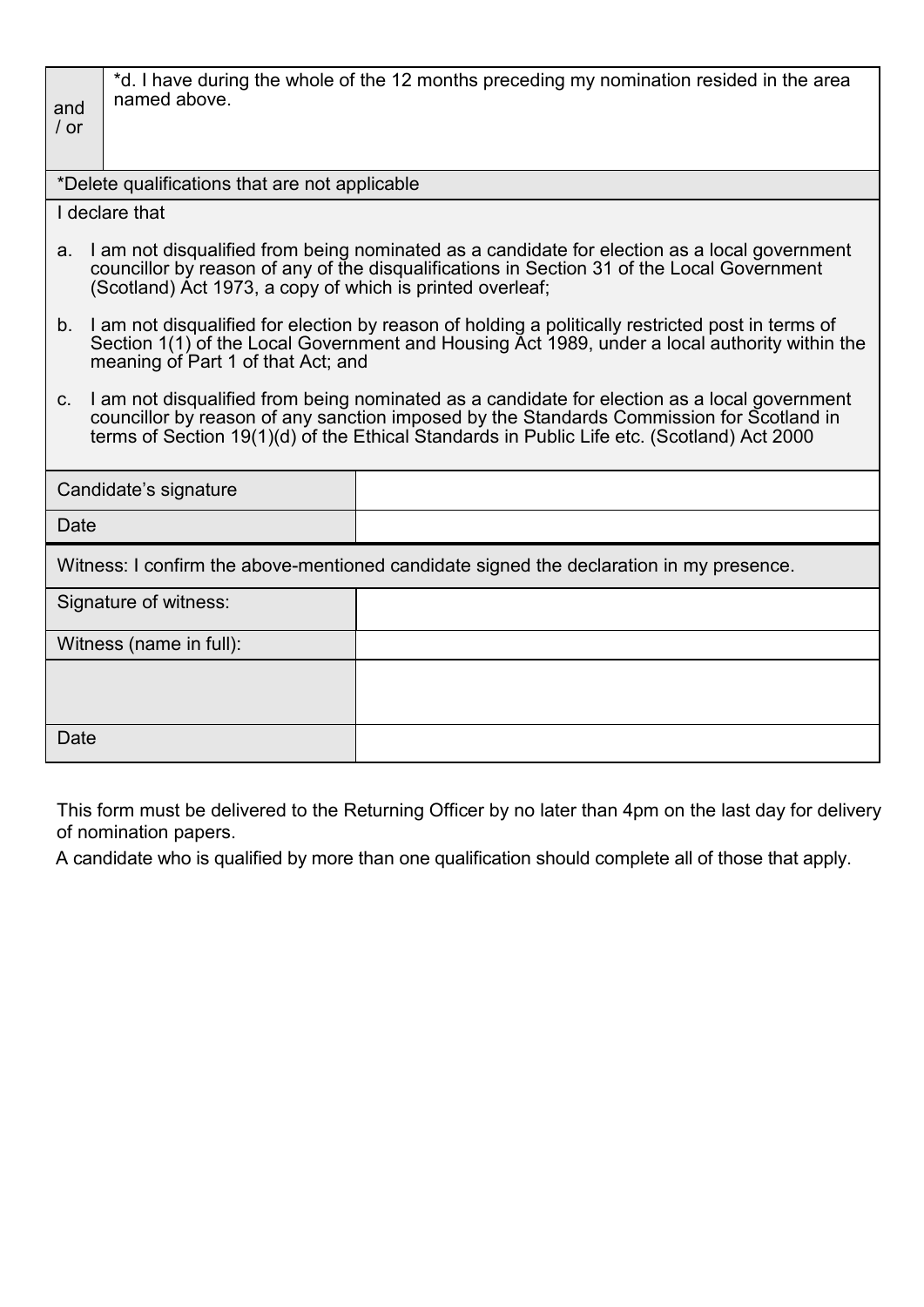## **Notes**

- **1.** The attention of candidates and local government electors is drawn to the rules for completing nomination papers and other provisions relating to the nominations contained in the local government election rules contained in Schedule 1 to the Scottish Local Government Elections Order 2011.
- **2.** Where a candidate is commonly known by some title they may be described by their title as if it were their surname.
- **3.** If a candidate's nomination form gives a commonly used surname or forename in addition to or instead of another name the nomination form may state the commonly used forename or surname in addition to or instead of the other name.
- **4.** But in terms of rule 14(7) and (8) the ballot paper will not show the other name if the Returning Officer thinks:
	- (a) that the use of the commonly used name may be likely to mislead or confuse electors; or
	- (b) that the commonly used name is obscene or offensive.
- **5.** A person's electoral number consists of the distinctive letter or letters (or number or numbers) of the polling district in which the candidate is registered together with the number in the register to be used at the election, except that before publication of the register the distinctive letter or letters (or number or numbers) of the polling district in which the candidate is entitled to be registered together with the number (if any) in the electors lists for that register shall be used instead.
- **6**. Description (if any) and commonly used surname / forename (if any) must be read in terms of rule 4 of the election rules. See the Electoral Commission's *[Guidance](http://www.electoralcommission.org.uk/i-am-a/candidate-or-agent/local-council-elections-in-scotland-2017)  [for candidates and agents](http://www.electoralcommission.org.uk/i-am-a/candidate-or-agent/local-council-elections-in-scotland-2017)* for full details.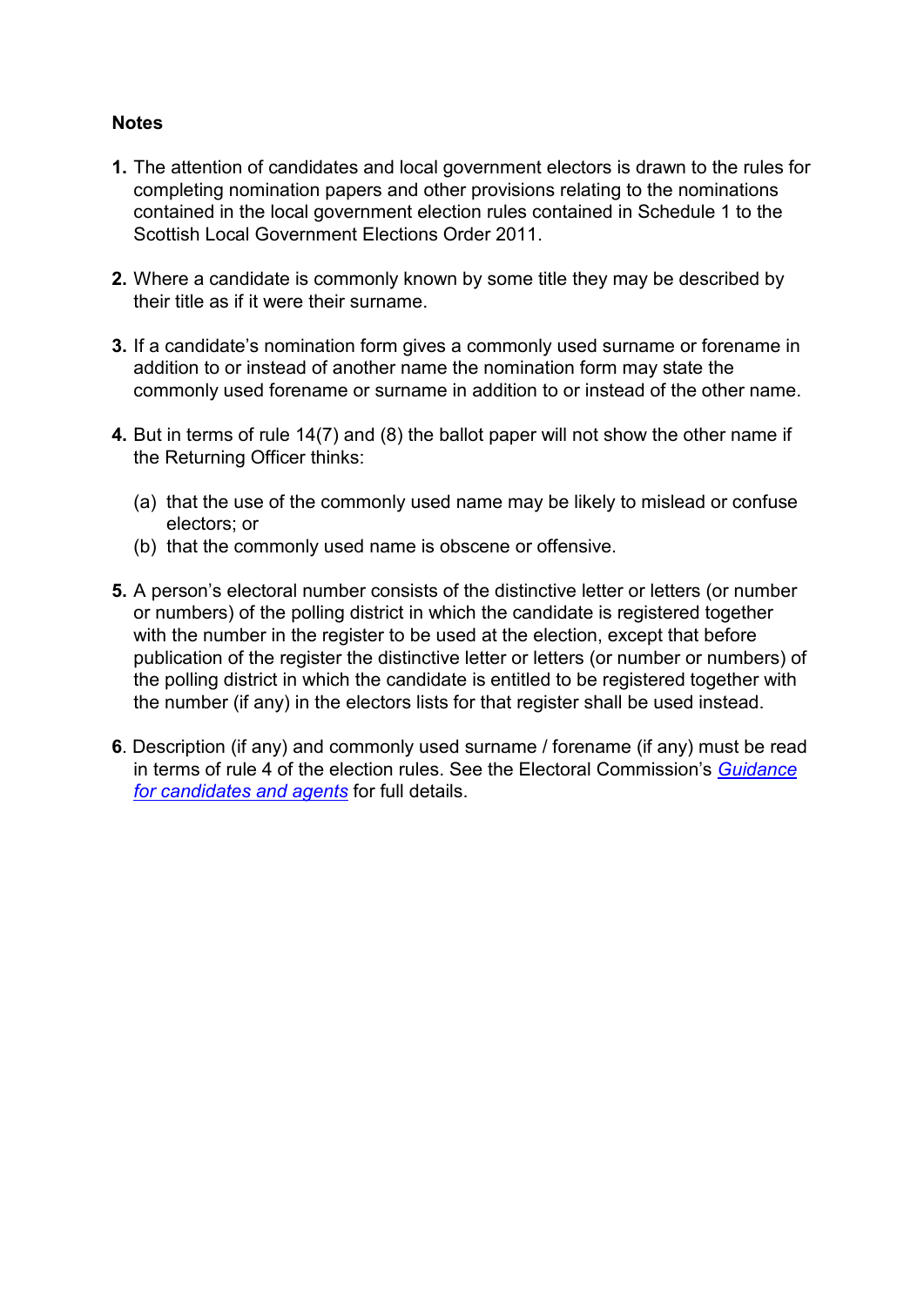# **31 – Disqualifications for nomination, election and holding office as member of local authority**

(1) Subject to subsections (2) and (3) below, a person shall be disqualified for being nominated as a candidate for elections as, or for being elected, or for being a member of a local authority if –

- (a) *[This has been removed and no longer applies]*
- he is a person whose estate has been sequestrated by a court in Scotland or who has been adjudged bankrupt elsewhere than in Scotland; or
- (ba) he is subject to a bankruptcy restrictions order;
- (c) he has, within five years before the day of nomination, or election or since his election, as the case may be, been convicted in the United Kingdom, the Channel Islands, the Isle of Man or the Irish Republic of any offence and has had passed on him a sentence of imprisonment (whether suspended or not) for a period of not less than three months without the option of a fine; or
- (d) he is disqualified for being elected or for being a member of that authority under Part III of the Representation of the People Act 1983.

(1A) A person is disqualified for being a member of a joint board if he or a partner of his holds any paid office or employment (other than the office of convener or depute convener of the board) or other place of profit in the gift or disposal of the board.

(2) Where a person is disqualified under subsection (1) by reason of his estate having been sequestrated, the disqualification shall cease if and when –

- (a) the sequestration of his estate is recalled or reduced; or
- (b) he is discharged under or by virtue of the Bankruptcy (Scotland) Act 2016.

(3) Where a person is disqualified under subsection (1) above by reason of having been adjudged bankrupt, then –

- (a) if the bankruptcy is annulled on the ground that he ought not to have been adjudged bankrupt or on the ground that his debts have been paid in full, the disqualification shall cease on the date of the annulment;
- (b) if he is discharged with a certificate that the bankruptcy was caused by misfortune without any misconduct on his part, the disqualification shall cease on the date of his discharge; and
- (c) if he is discharged without such a certificate, his disqualification shall cease on the expiration of five years from the date of his discharge.

(3A) A person who is for the time being an officer or employee of the Strathclyde Passenger Transport Authority or an employee of a subsidiary of that Authority shall be disqualified for being appointed or for being a member of the Strathclyde Passenger Transport Authority.

- (3B) In subsection (1)(ba) above, "bankruptcy restrictions order" means
	- (a) a bankruptcy restrictions order made under section 155 of the Bankruptcy (Scotland) Act 2016;
	- (b) *[This has been removed and no longer applies]*
	- (c) a bankruptcy restrictions order made under paragraph 1 of Schedule 4A to the Insolvency Act 1986; or
	- (d) a bankruptcy restrictions undertaking entered into under paragraph 7 of that Schedule.

# **[The following section refers to candidates who are elected. Holders of posts mentioned in this section, except those in subsection (6), are not disqualified from standing for election, but must resign in compliance with this section]**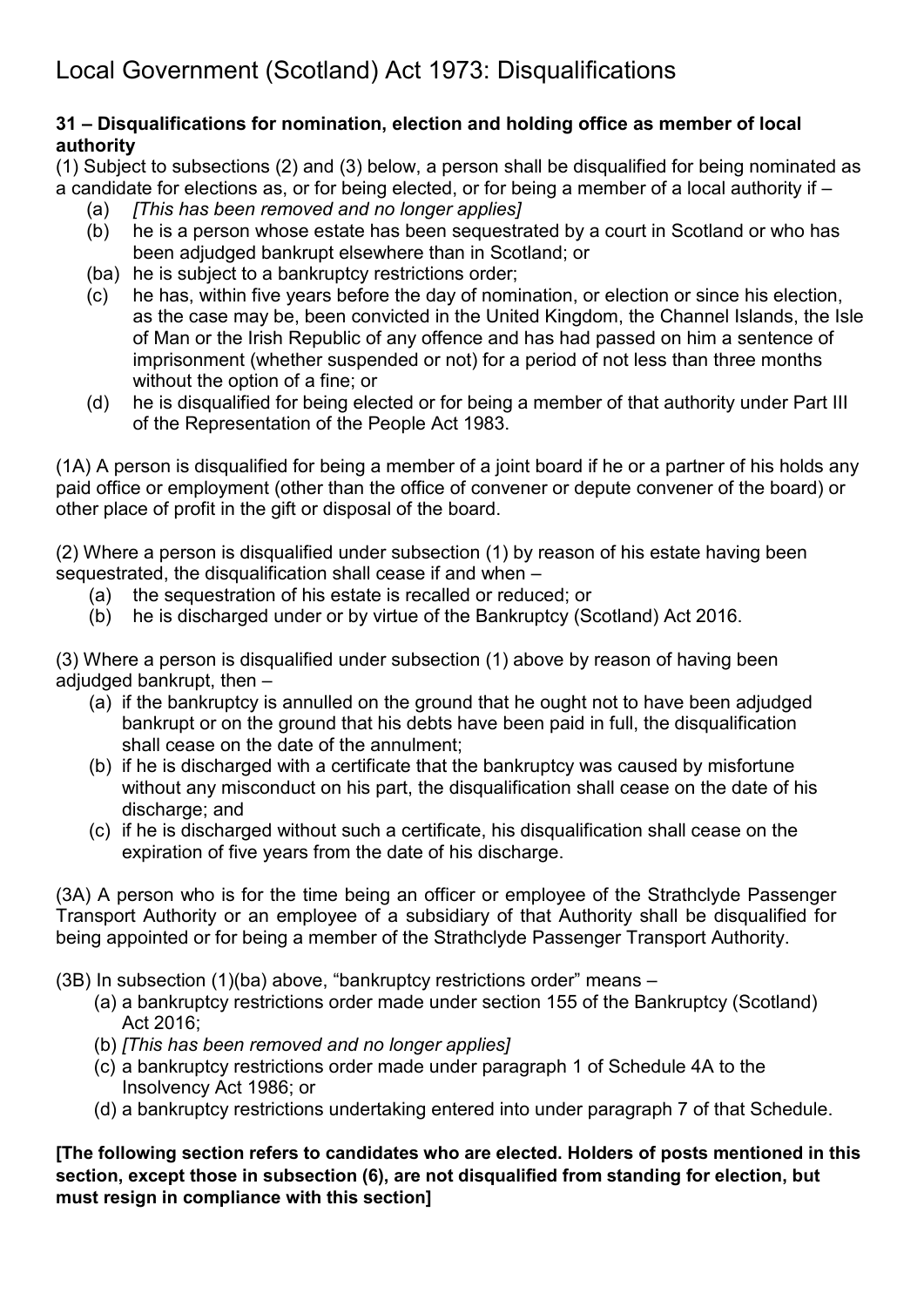## **31A – Disqualification of officers, employees etc. from remaining members of local authority**

(1) A person elected a member of a local authority who is the holder of any paid office or employment or other place of profit in the gift or disposal of the authority is disqualified from remaining a member of the authority after the relevant day unless the person complies with subsection (2) below.

(2) A person complies with this subsection by resigning, not later than the relevant day, from that office, employment or, as the case may be, other place of profit.

(3) A resignation effected in pursuance of subsection (2) above terminates the holding of the office, employment or other place of profit with immediate effect notwithstanding any contrary provision in the terms and conditions under which the office, employment or place of profit is held.

(4) In this section the "relevant day" is the day first occurring after that on which the person elected a member of the local authority was, under the local elections rules, declared to be so elected (no account being taken of a day which is a Saturday or Sunday or Christmas Eve, Easter Monday, or a bank holiday in Scotland under the Banking and Financial Dealings Act 1971 or a day appointed for public thanksgiving or mourning in Scotland).

(5) In subsection (4) above, the "local elections rules" means an order made under section 3(1) of the Local Governance (Scotland) Act 2004.

(6) This section does not affect section 1 (disqualification and political restriction of certain local government officers and staff) of the Local Government and Housing Act 1989.

Local Government and Housing Act 1989: Political restrictions of officers and staff

# **1 – Disqualification and political restriction of certain officers and staff**

(1) A person shall be disqualified from becoming (whether by election or otherwise) or remaining a member of a local authority if he holds a politically restricted post under that local authority or any other local authority in Great Britain.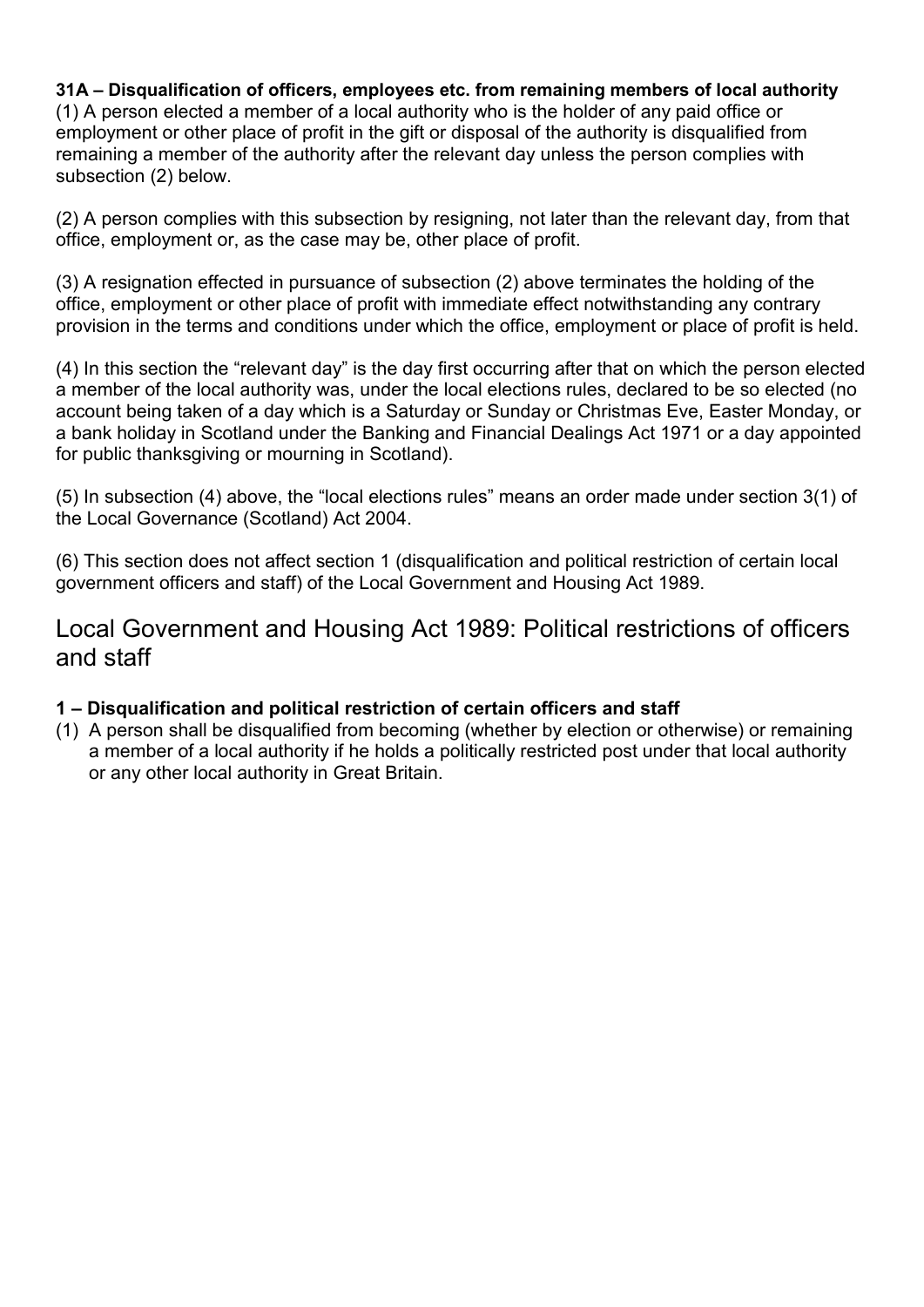# Ethical Standards in Public Life etc. (Scotland) Act 2000: Enforcement

# **19 – Action on finding of contravention**

- (1) Where the members of the Commission conducting a hearing find that a councillor has contravened the councillors' code or a member of a devolved public body the members' code, they shall impose one of the following sanctions—
	- (a) censuring, but otherwise taking no action against, the councillor or member;
	- (b) suspending, for a period not exceeding one year, the councillor's or member's entitlement to attend one or more but not all of the following—
		- (i) all meetings of the council or body;
		- (ii) all meetings of one or more committees or sub-committees of the council or body;
		- (iii) all meetings of any other body on which the councillor or member is a representative or nominee of the council or body;
	- (c) suspending, for a period not exceeding one year, the councillor's or member's entitlement to attend meetings of the council or body and of any committee or sub-committee thereof and of any other body on which the councillor or member is a representative or nominee of the council or body;
	- (d) in the case of a councillor, disqualifying the councillor for a period not exceeding five years, from being, or from being nominated for election as, or from being elected, a councillor;
	- (e) in the case of a member of a devolved public body, removing the member from membership of the body and disqualifying the member, for a period not exceeding five years, from membership of the body.
- (2) A period of suspension imposed under subsection (1)(b) or (c) above which would continue until or after the day of the next following ordinary election of councillors shall end at the beginning of that day.
- (3) Disqualification imposed under subsection (1)(d) above—
	- (a) has the effect of vacating the councillor's office; and
	- (b) extends to the councillor's membership of committees and sub-committees of the council of which the councillor was a member and any joint committee, joint board or other body on which the councillor is a representative or nominee of the council.
- (4) Where the members of the Commission disqualify, under subsection (1)(d) above, a councillor who is also a member of a devolved public body otherwise than as a representative or nominee of the council, they may also, in respect of that membership, remove and disqualify that person under subsection (1)(e) above.
- (5) The members of the Commission, on removing and disqualifying a member of a devolved public body under subsection (1)(e) above, may—
	- (a) where the member is a councillor, disqualify that person under subsection (1)(d) above; or
	- (b) direct that the removal from membership and disqualification apply also in respect of any other devolved public body of which the member is a member.
- (6) The members of the Commission may, on imposing a suspension under subsection (1)(b) or (c) above on a member of a devolved public body, direct that any remuneration or allowance deriving from membership of the body that would be payable to the member be not paid or be reduced as they direct.
- (7) The powers to remove and disqualify a person from membership of a devolved public body under subsections (4) and (5)(b) above are exercisable as respects that body only after the members' code applicable to that body first has effect.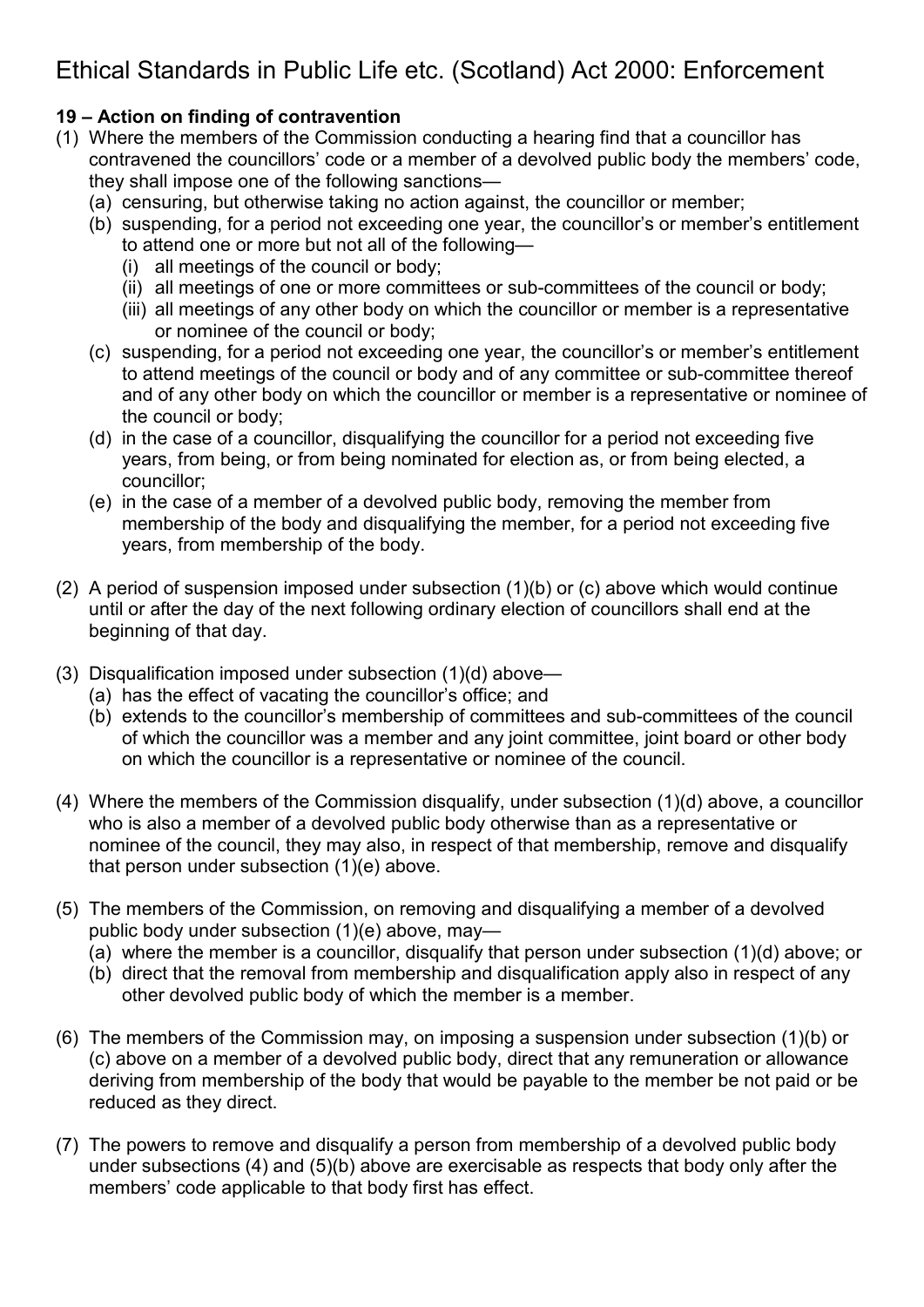(8) The Commission shall, after consulting such association of local authorities and any such other bodies or persons as it thinks fit, issue guidance to councils on the extent to which a councillor should engage in activities (other than those mentioned in subsection (1)(c) above) which are, or may be perceived to be, the activities of a councillor during a period of suspension.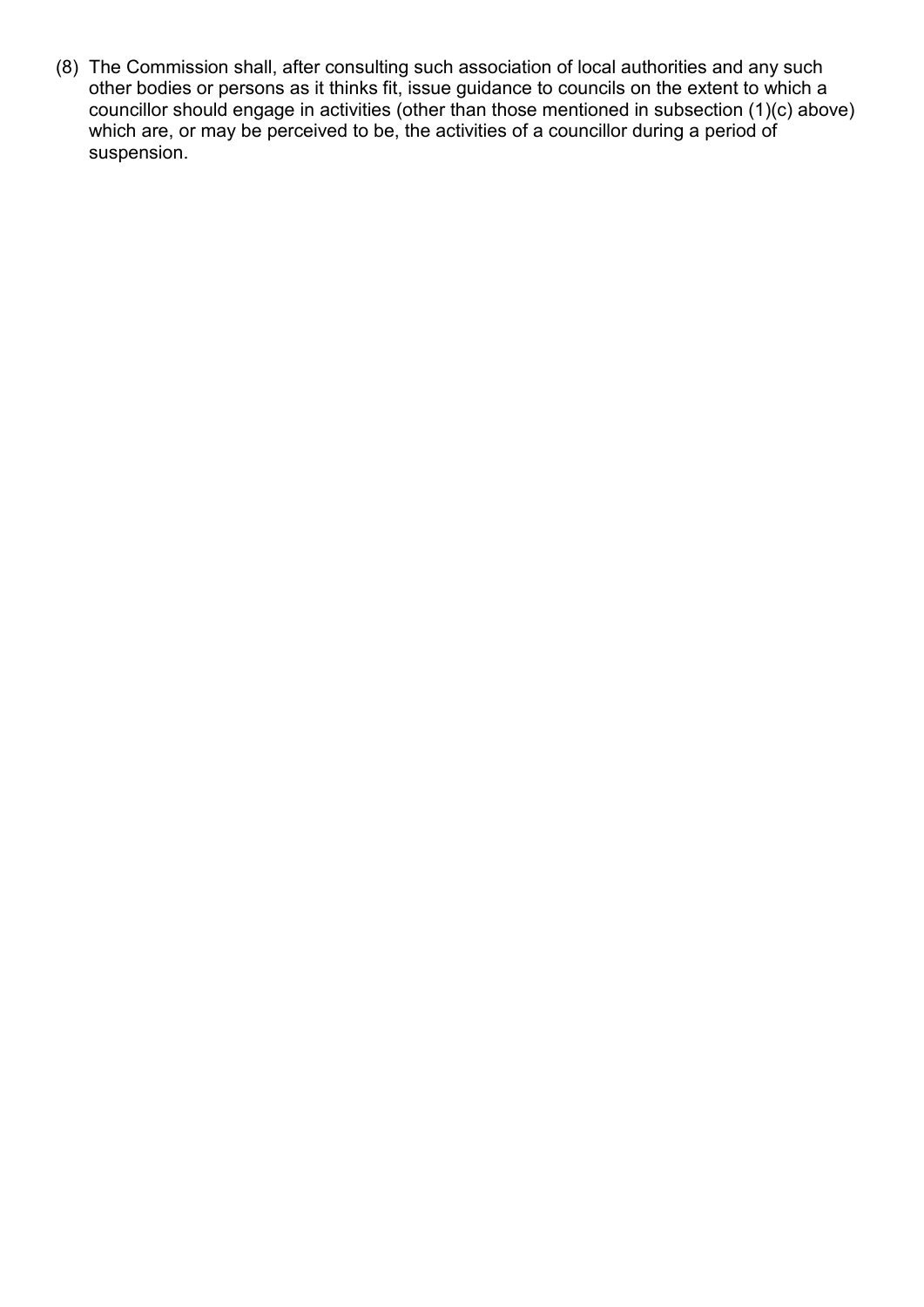| Home address form                              | Office use only             |                              |  |  |
|------------------------------------------------|-----------------------------|------------------------------|--|--|
| Local government elections in Scotland         | Date received               | Time received I Initials Nol |  |  |
| ELECTION OF COUNCILLORS / A COUNCILLOR for the |                             |                              |  |  |
|                                                | electoral ward of the       |                              |  |  |
| LOCAL GOVERNMENT AREA of:                      | <b>East Lothian Council</b> |                              |  |  |
| Date of by-election:                           | Thursday 5 May 2022         |                              |  |  |

You must complete Part 1 and Part 2. Only sign Part 2 if you wish for your home address to be made public.

# **Part 1:**

Full name of candidate

Home address (in full)

| Qualifying address: Add your qualifying address, or qualifying addresses (in full) to each of the<br>relevant qualifications below (you can complete more than one qualification). |  |                |  |  |  |
|------------------------------------------------------------------------------------------------------------------------------------------------------------------------------------|--|----------------|--|--|--|
| Qualifcations that apply (tick those which apply)                                                                                                                                  |  | <b>Address</b> |  |  |  |
| (a) I am registered as a local government<br>elector for the area of local government<br>named above                                                                               |  |                |  |  |  |
| (b) I have during the whole of the<br>preceding 12 months occupied as owner<br>or tenant land or other premises in the<br>local government area named above                        |  |                |  |  |  |
| (c) my principal or only place of work<br>during the preceding 12 months has<br>been in the local government area<br>named above                                                   |  |                |  |  |  |
| (d) I have during the whole of the<br>preceding 12 months resided in the local<br>government area named above                                                                      |  |                |  |  |  |
| Witness details                                                                                                                                                                    |  |                |  |  |  |
| Full name of the person who will witness the<br>candidate's consent to nomination form                                                                                             |  |                |  |  |  |
| Full home address of the person who will witness<br>the candidate's consent to nomination form                                                                                     |  |                |  |  |  |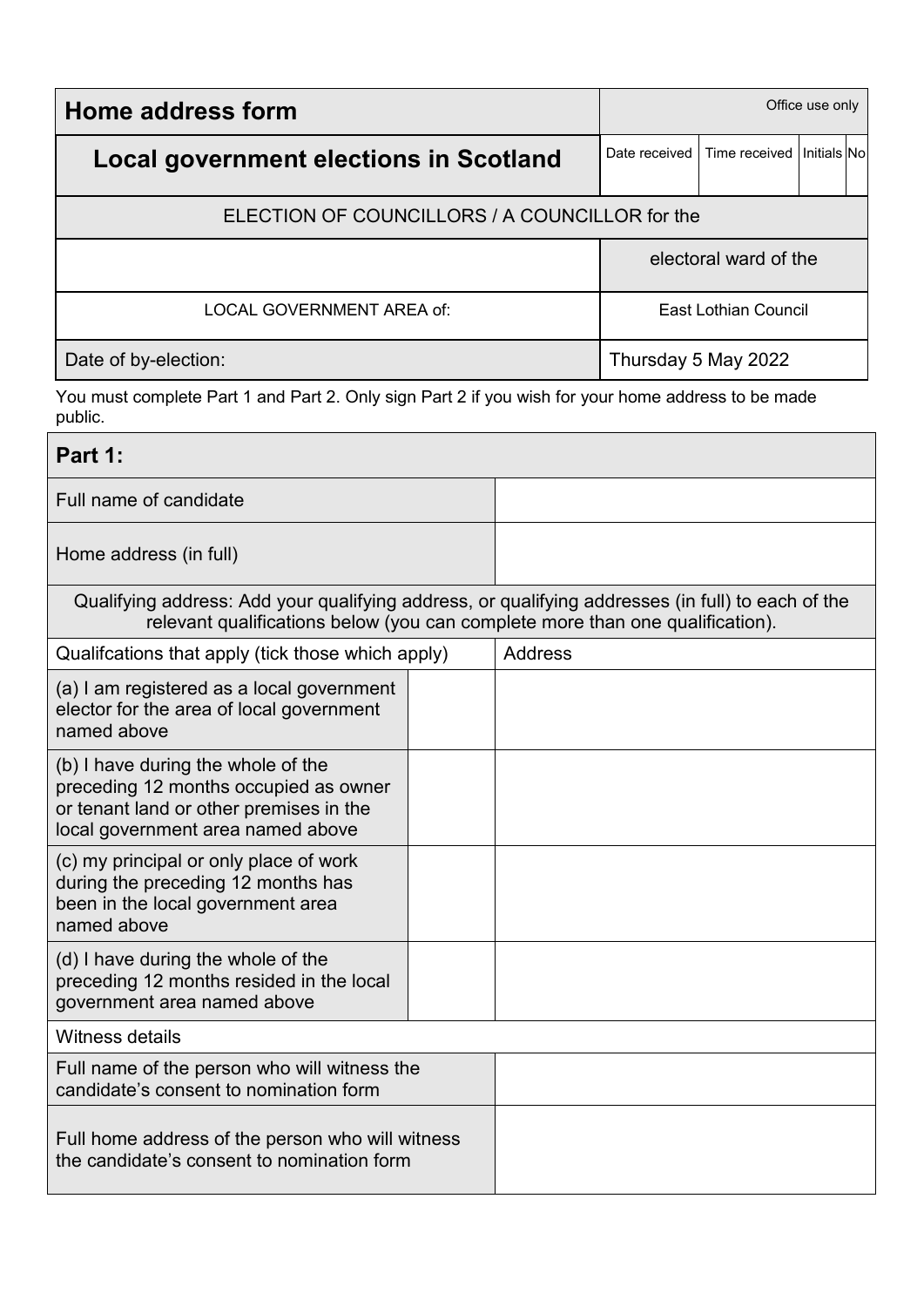# **Part 2:**

# **Note: This part (part 2) of the home address form must be submitted as part of your nomination papers**

If you DO NOT wish for your home address to be made public you MUST indicate in which relevant area your home address is situated, but do not need to sign this form. The name of the relevant area in which your home address is situated (or country, if outside the UK), as explained below, will appear on the notice of poll and the ballot paper, but your home address will not.

| The relevant area my home<br>address is situated in: | (insert name of relevant area) <sup>1</sup> |
|------------------------------------------------------|---------------------------------------------|
| OR                                                   |                                             |

My home address is situated outside the UK. My home<br>address is situated in:  $(inset name of country)$ 

**OR**; you can request that your home address is made public; your address will then appear on the notice of poll and the ballot paper.

**Statement:** I require my home address to be made public, I understand that the address will appear on the notice of poll and the ballot paper (put an X in the box to the right and sign in the box below)

| Signature of candidate (only required where the statement above requiring home address to be |
|----------------------------------------------------------------------------------------------|
| made public has been completed)                                                              |

| Candidate's signature: |  |
|------------------------|--|
| Date:                  |  |

Deliver the home address form with the nomination paper to the Returning Officer by no later than 4**pm** on the last day to deliver nominations

 $1$  the name of the "relevant area" in which your home address is situated

# • **For home addresses in Scotland:**

<span id="page-12-0"></span>-

- the local government area in which the address is situated

Note: The relevant area should be given in the format described above and is not the ward or parish, nor should the local authority name be given in full.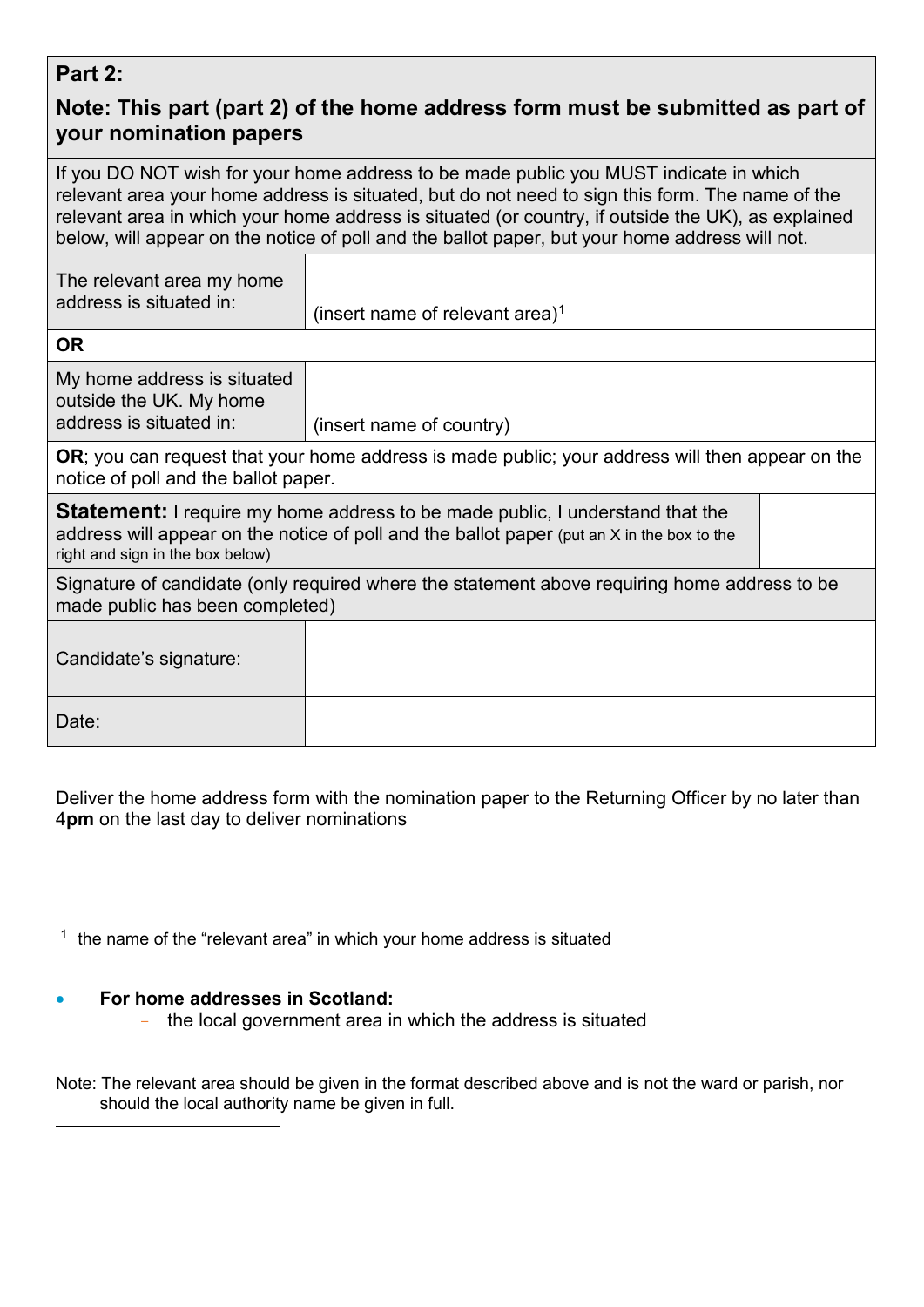|        |                         | )ffic                        | Date received Time received Initials | No. |  |
|--------|-------------------------|------------------------------|--------------------------------------|-----|--|
| ⌒<br>J | <b>Council election</b> | Certificate of authorisation |                                      |     |  |

To accompany the nomination of a candidate standing **on behalf of a registered political party**. Candidates standing on behalf of two or more parties require a certificate from each party and each must allow the registered joint description to be used.

This certificate must be authorised by the registered Nominating Officer of the party or by a person authorised to sign on their behalf.

The Nominating Officer can authorise the candidate to use either the name of the party or a particular description registered with the Electoral Commission, or to use 'any registered description or the party name as registered with the Electoral Commission'. Party names and registered descriptions are listed on the Electoral Commission website [\(http://search.electoralcommission.org.uk\)](http://search.electoralcommission.org.uk/).

|                                                                                                                       |              |                                                                  | Details of candidate to be authorised and the allowed description/party name                                     |            |  |  |
|-----------------------------------------------------------------------------------------------------------------------|--------------|------------------------------------------------------------------|------------------------------------------------------------------------------------------------------------------|------------|--|--|
| Council:                                                                                                              | East Lothian |                                                                  | Date of election:                                                                                                | 5 May 2022 |  |  |
| Ward:                                                                                                                 |              |                                                                  |                                                                                                                  |            |  |  |
| I hereby certify that                                                                                                 |              |                                                                  |                                                                                                                  |            |  |  |
| The candidate<br>(name in full):                                                                                      |              |                                                                  |                                                                                                                  |            |  |  |
| Is authorised to stand for:                                                                                           |              | Name of political party registered with the Electoral Commission |                                                                                                                  |            |  |  |
| The candidate may include the<br>following registered<br>description/party name in their<br>nomination form:          |              |                                                                  |                                                                                                                  |            |  |  |
|                                                                                                                       |              |                                                                  | Note: An incorrect or fraudulently completed form may lead to<br>the rejection of the nomination form as invalid |            |  |  |
| Signature of party's registered Nominating<br>Officer (or person authorised by the<br>registered Nominating Officer): |              |                                                                  |                                                                                                                  |            |  |  |
| Name of person signing this form:                                                                                     |              |                                                                  |                                                                                                                  |            |  |  |
| Date:                                                                                                                 |              |                                                                  |                                                                                                                  |            |  |  |

This form must be delivered for a candidate standing on behalf of a political party to the Returning Officer by no later than 4pm on the last day for delivery of nomination papers.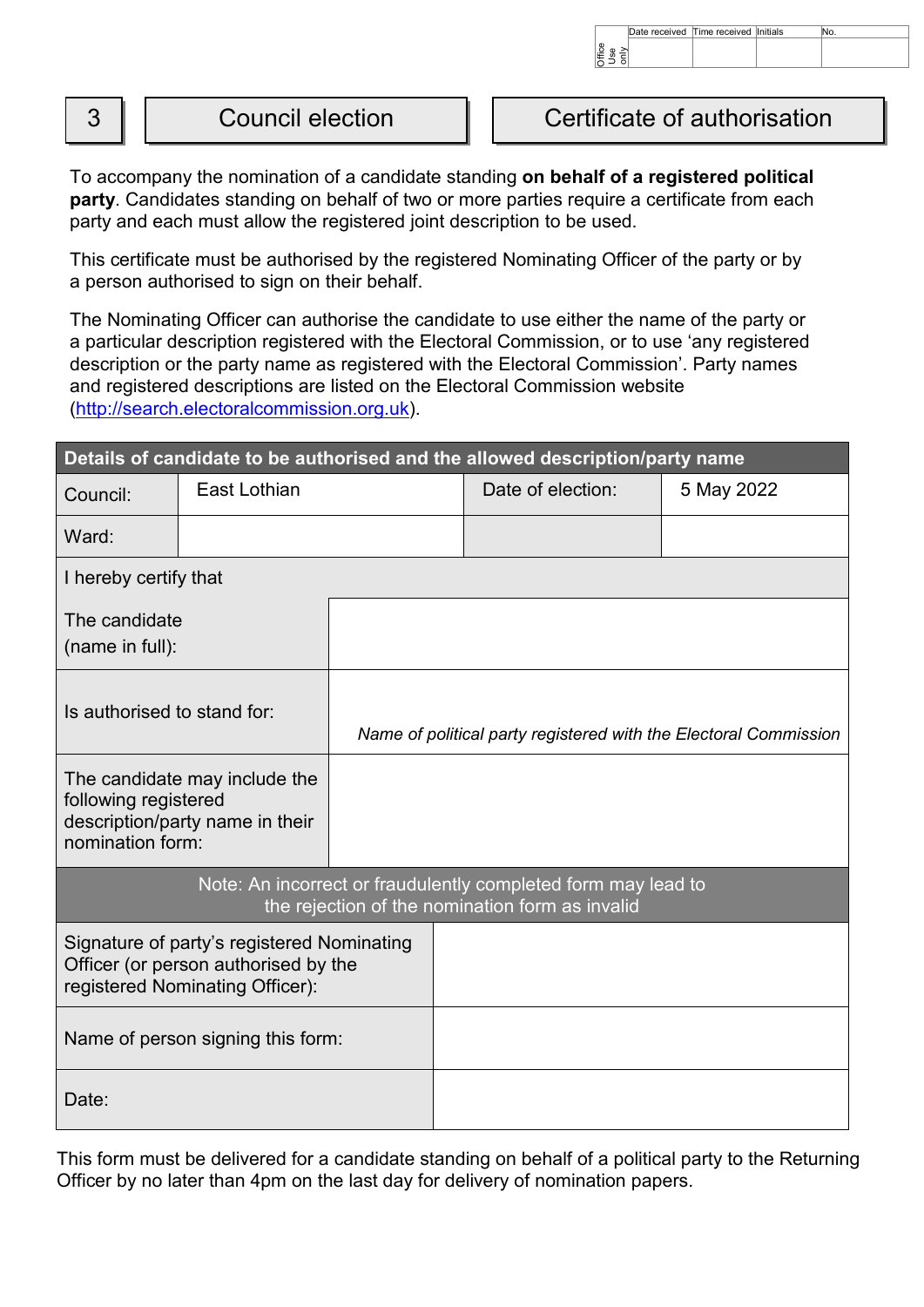|   |                         | Date received Time received Initials<br>No.<br>$\overset{\text{ee}}{\equiv}$ . |
|---|-------------------------|--------------------------------------------------------------------------------|
| 4 | <b>Council election</b> | Request for a party emblem                                                     |

This form is for a **candidate of a political party** who has been given a certificate of authorisation and who wishes to have a party emblem printed on the ballot paper next to their name.

The registered emblems of a political party can be found on the Commission's website at [http://search.electoralcommission.org.uk.](http://search.electoralcommission.org.uk/)

# **This form must be signed by the candidate.**

|                                                                                                                                                                              | Candidate's request for use of an emblem                          |  |                   |            |
|------------------------------------------------------------------------------------------------------------------------------------------------------------------------------|-------------------------------------------------------------------|--|-------------------|------------|
| Council:                                                                                                                                                                     | East Lothian                                                      |  | Date of election: | 5 May 2022 |
| Ward:                                                                                                                                                                        |                                                                   |  |                   |            |
|                                                                                                                                                                              | Candidate's name in full:                                         |  |                   |            |
| I request that the ballot paper shall contain, against my name, the following registered emblem<br>(please identify which emblem if the party has registered more than one): |                                                                   |  |                   |            |
| Emblem to be used<br>website):                                                                                                                                               | (please use name or description<br>as on the Electoral Commission |  |                   |            |
|                                                                                                                                                                              | Candidate's signature:                                            |  |                   |            |
| Date:                                                                                                                                                                        |                                                                   |  |                   |            |

This form must be delivered for a candidate standing on behalf of a political party to the Returning Officer by no later than 4pm on the last day for delivery of nomination papers.

Candidates standing on behalf of more than one political party and using a joint description may choose one emblem from one of the parties that they are standing for. Please indicate the name of the party and the emblem name in the 'Emblem to be used' box above.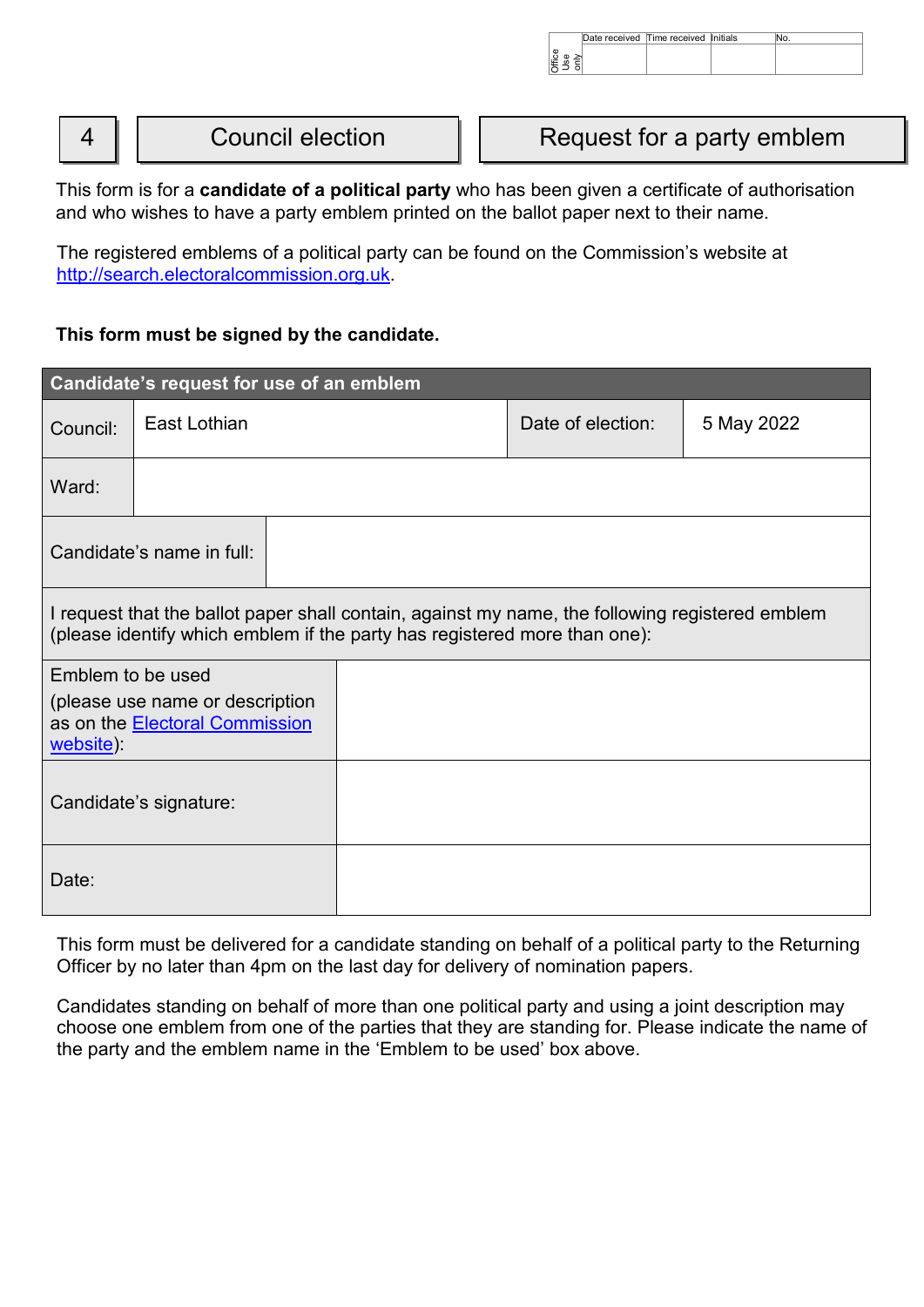|           | Date received Time received Initials |  |
|-----------|--------------------------------------|--|
|           |                                      |  |
| ပ္မ<br>E. |                                      |  |

|                                                                                                                                                                                                                                         |                                |              |                         |                                                                  |                                 | Date received Time received Initials<br>∭ਛੂ<br>ਪੁੱਛੇ ਭੇ |  |  | No. |
|-----------------------------------------------------------------------------------------------------------------------------------------------------------------------------------------------------------------------------------------|--------------------------------|--------------|-------------------------|------------------------------------------------------------------|---------------------------------|---------------------------------------------------------|--|--|-----|
|                                                                                                                                                                                                                                         |                                |              |                         |                                                                  |                                 |                                                         |  |  |     |
| 5                                                                                                                                                                                                                                       |                                |              | <b>Council election</b> |                                                                  |                                 | Notification of election agent                          |  |  |     |
| Council:                                                                                                                                                                                                                                |                                | East Lothian |                         |                                                                  | Date of election:<br>5 May 2022 |                                                         |  |  |     |
| Ward:                                                                                                                                                                                                                                   |                                |              |                         |                                                                  |                                 |                                                         |  |  |     |
|                                                                                                                                                                                                                                         |                                |              |                         | Candidate's notification of their election agent                 |                                 |                                                         |  |  |     |
|                                                                                                                                                                                                                                         | I, (Candidate's name in full): |              |                         |                                                                  |                                 |                                                         |  |  |     |
|                                                                                                                                                                                                                                         |                                |              |                         | Hereby declare that the name and address of my election agent is |                                 |                                                         |  |  |     |
| Agent's name:                                                                                                                                                                                                                           |                                |              |                         |                                                                  |                                 |                                                         |  |  |     |
| Agent's address (in full):                                                                                                                                                                                                              |                                |              |                         |                                                                  |                                 |                                                         |  |  |     |
| The office address of my election agent to which all claims, notices, legal process and other<br>documents may be sent is:                                                                                                              |                                |              |                         |                                                                  |                                 |                                                         |  |  |     |
| Agent's office address<br>in full:                                                                                                                                                                                                      |                                |              |                         |                                                                  |                                 |                                                         |  |  |     |
| Candidate's signature<br>(or of a person authorised to<br>act on behalf of candidate):                                                                                                                                                  |                                |              |                         |                                                                  |                                 |                                                         |  |  |     |
| Date:                                                                                                                                                                                                                                   |                                |              |                         |                                                                  |                                 |                                                         |  |  |     |
| Confirmation of acceptance by election agent                                                                                                                                                                                            |                                |              |                         |                                                                  |                                 |                                                         |  |  |     |
| I confirm my acceptance as the election agent for the above named candidate.<br>I understand that I must carry out my duties according to law. I understand that there are penalties if I<br>fail to fulfil my duties according to law. |                                |              |                         |                                                                  |                                 |                                                         |  |  |     |
|                                                                                                                                                                                                                                         | Agent's signature:             |              |                         |                                                                  |                                 |                                                         |  |  |     |
| Date:                                                                                                                                                                                                                                   |                                |              |                         |                                                                  |                                 |                                                         |  |  |     |

| Agent's other details in case of query (Optional – will not be published) |  |                 |  |  |
|---------------------------------------------------------------------------|--|-----------------|--|--|
| Home telephone:                                                           |  | Work telephone: |  |  |
| Mobile telephone:                                                         |  |                 |  |  |
| Email address:                                                            |  |                 |  |  |

This form must be delivered to the Returning Officer by no later than 4pm on the last day for delivery of nomination papers.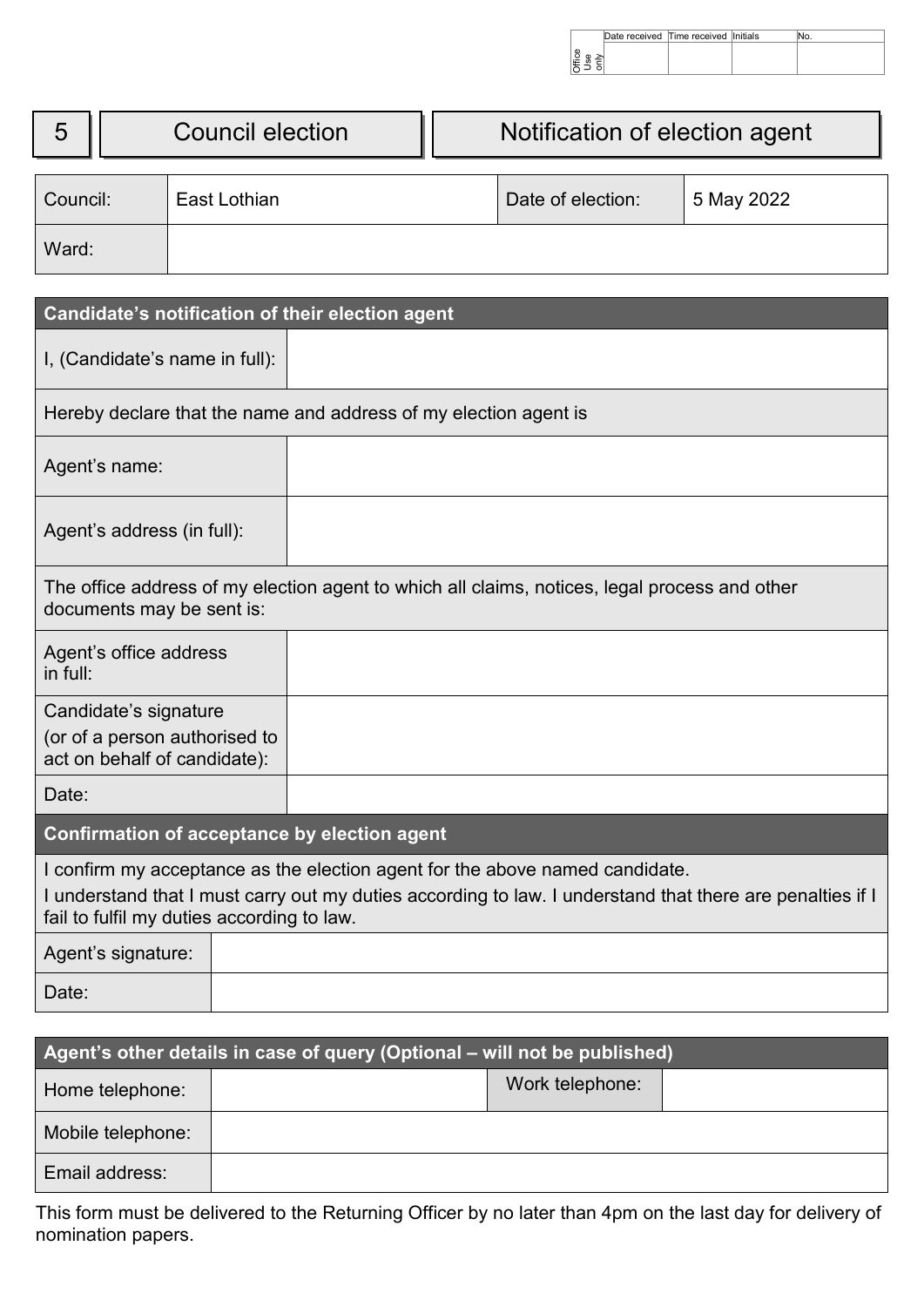*To be completed by candidates withdrawing their nomination. Must be delivered to the Returning Officer by 4pm on 30 March 2022.*

### **LOCAL GOVERNMENT ELECTIONS EAST LOTHIAN COUNCIL 5 MAY 2022**

# **NOTICE OF WITHDRAWAL**

**I,** *(insert name and address as in the nomination paper)*

*residing at* 

### **HEREBY WITHDRAW MY NOMINATION AS A CANDIDATE FOR**

**Ward:** *(no./name) -*

# **SECTION 1 – TO BE COMPLETED BY CANDIDATE**

Signature of Candidate:

Date:

### **SECTION 2 – TO BE COMPLETED BY WITNESS**

Signature of Witness:

Date:

Name in BLOCK CAPITALS:

Home Address:

# **For Official Use**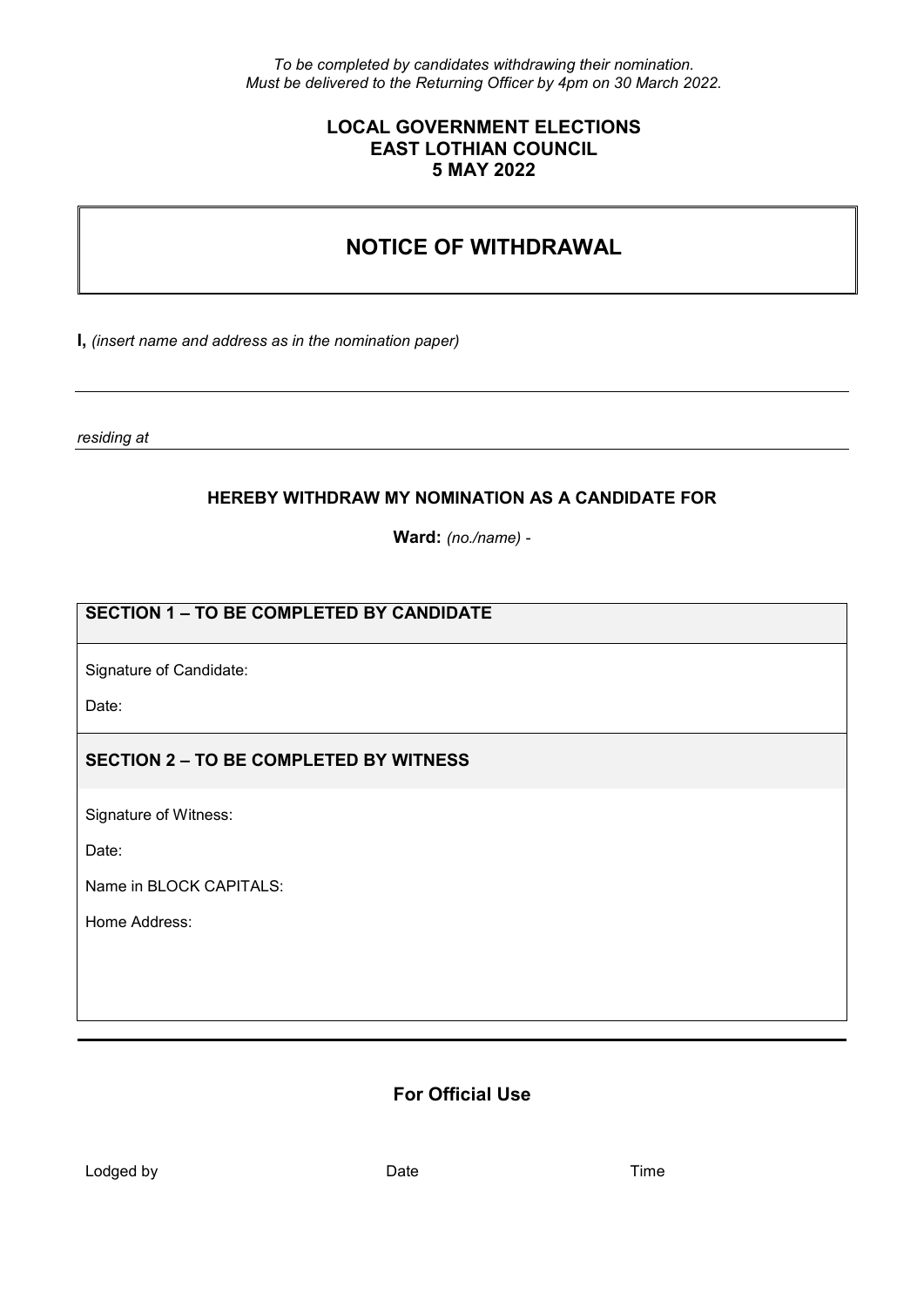# **REGISTER OF ELECTORS**

# **LOCAL GOVERNMENT ELECTIONS 5 MAY 2022**

# **Request for Free Supply of Full Register of Electors and/or Absent Voters Lists**

Separate requests are required to be made to Electoral Registration Officer for each of the above documents. This form has been produced to try to simplify the request process by ensuring the statutory requirements are met and that the registers and lists issued are in the format the applicant requires, subject to the Electoral Registration Officer's ability to meet that request. The legislation requires only that the data is provided in a format held by the Registration Officer.

### **PART 1 - REQUEST FOR FREE COPY OF THE ELECTORAL REGISTER**

The Representation of the People (Scotland) (Amendment) Regulations 2001 (as amended) provide for the supply of the Full Register of Electors at Local Government Elections.

The entitlement is conferred on candidates and agents.

This means that the appropriate boxes below must be completed to indicate the capacity of the person making the application. **The form also requires to be signed in Part 3 by that person**.

Candidates and agents should note the following restrictions on the use of registers provided to them.

**THEY MAY NOT SUPPLY A COPY OF THE FULL REGISTER TO ANY PERSON, DISCLOSE ANY INFORMATION CONTAINED IN IT THAT IS NOT INCLUDED IN THE OPEN (EDITED) REGISTER OR MAKE USE OF ANY SUCH INFORMATION OTHER THAN FOR ELECTORAL PURPOSES.**

| I,                                                                                                                                                                                                                                                                                                                     | Name:                                                        |                                                                                                                                                                                                                                                                           |  |  |  |  |
|------------------------------------------------------------------------------------------------------------------------------------------------------------------------------------------------------------------------------------------------------------------------------------------------------------------------|--------------------------------------------------------------|---------------------------------------------------------------------------------------------------------------------------------------------------------------------------------------------------------------------------------------------------------------------------|--|--|--|--|
|                                                                                                                                                                                                                                                                                                                        | a candidate at the elections                                 | an Election Agent for a candidate<br>OR<br>standing nominated<br>(please enter an " $X$ " in the appropriate box)                                                                                                                                                         |  |  |  |  |
|                                                                                                                                                                                                                                                                                                                        | standing for the<br>multi-member ward                        |                                                                                                                                                                                                                                                                           |  |  |  |  |
| wish to request a copy of the register of electors and any notice of alteration to it in paper/data* format. I<br>understand that this will be provided in the form of a consolidated register subject to the fact that further<br>alterations may take place after the supply of the register. *delete as appropriate |                                                              |                                                                                                                                                                                                                                                                           |  |  |  |  |
| In either case above, please enter the name of the<br>relevant political party, or "Independent", in this box                                                                                                                                                                                                          |                                                              |                                                                                                                                                                                                                                                                           |  |  |  |  |
|                                                                                                                                                                                                                                                                                                                        | <b>CONFIRMATION</b><br><b>BY RETURNING</b><br><b>OFFICER</b> | To speed up the processing of a request a candidate or agent may seek the<br>signature of a member of the Returning Officer's staff. In the absence of<br>such a signature the candidature will require to be confirmed by the ERO<br>prior to the issue of the register. |  |  |  |  |
|                                                                                                                                                                                                                                                                                                                        | Returning Officer's Signature                                |                                                                                                                                                                                                                                                                           |  |  |  |  |